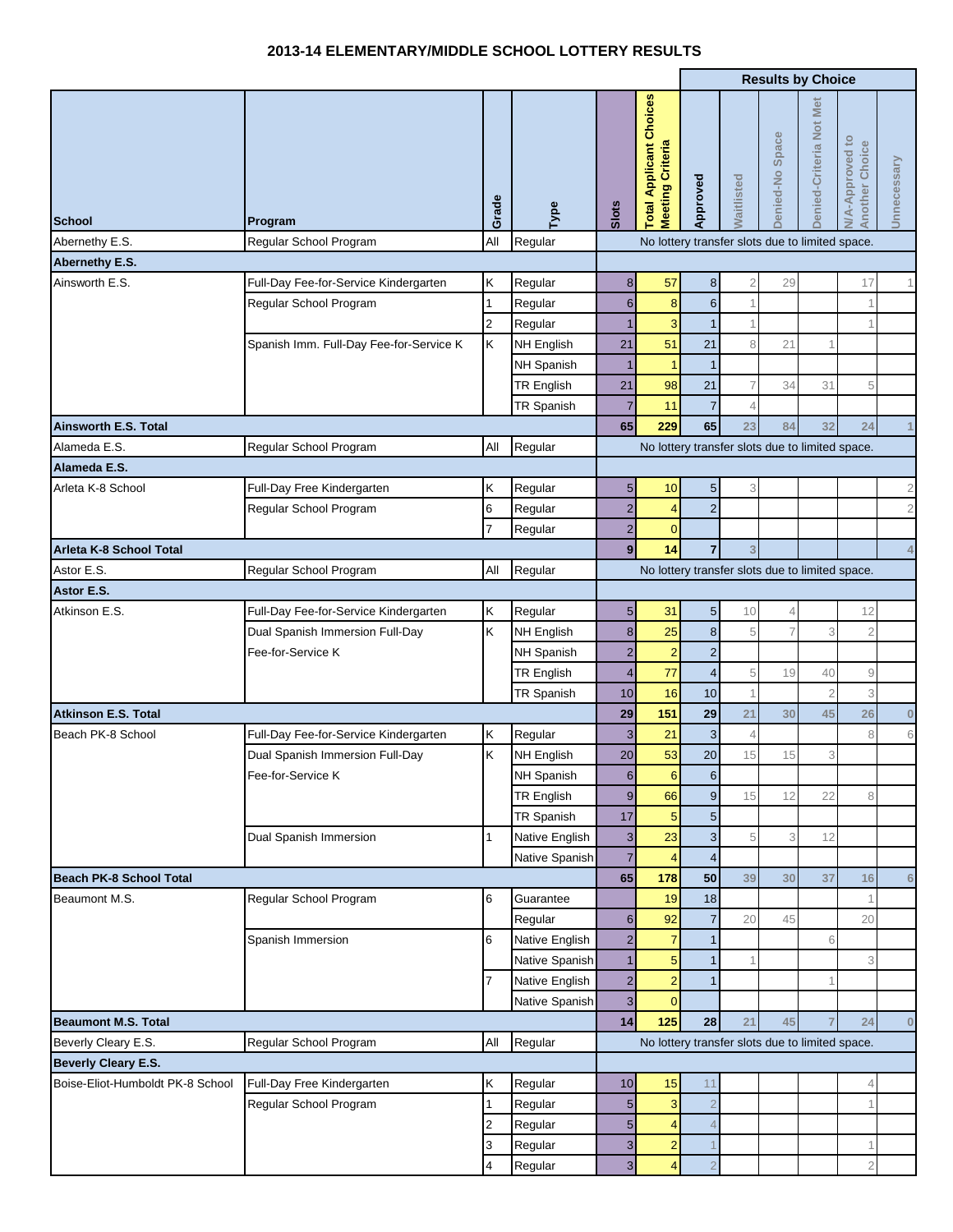|                                        |                                            | Grade          | Type           | Slots            | <b>Total Applicant Choices</b><br><b>Meeting Criteria</b> | Approved         | <b>Waitlisted</b> | Denied-No Space | Denied-Criteria Not Met | <b>N/A-Approved to</b><br>Another Choice | Unnecessary |
|----------------------------------------|--------------------------------------------|----------------|----------------|------------------|-----------------------------------------------------------|------------------|-------------------|-----------------|-------------------------|------------------------------------------|-------------|
| <b>School</b>                          | Program                                    |                |                |                  |                                                           |                  |                   |                 |                         |                                          |             |
| Boise-Eliot-Humboldt PK-8 School       | Regular School Program                     | 5              | Regular        | 3                | 5                                                         | $\overline{2}$   |                   |                 |                         | 3                                        |             |
| (continued)                            |                                            | 6              | Regular        | $\overline{3}$   | 4                                                         | 3                |                   |                 |                         |                                          |             |
|                                        |                                            | $\overline{7}$ | Regular        | $\overline{3}$   | $\overline{2}$                                            |                  |                   |                 |                         | $\overline{1}$                           |             |
| Boise-Eliot-Humboldt PK-8 School Total |                                            |                |                | 35               | 39                                                        | 26               |                   |                 |                         | 13                                       | $\pmb{0}$   |
| Bridger K-8 School                     | Full-Day Free Kindergarten                 | Κ              | Regular        | 10               | 14                                                        | $\boldsymbol{9}$ |                   |                 |                         | 5                                        |             |
|                                        | Regular School Program                     | 1              | Regular        | 5                | 3                                                         | $\overline{2}$   |                   |                 |                         |                                          |             |
|                                        |                                            | $\overline{c}$ | Regular        | $\overline{2}$   | 3                                                         | $\overline{c}$   | 1                 |                 |                         |                                          |             |
|                                        |                                            | 3              | Regular        | $\overline{2}$   | $\overline{2}$                                            | $\mathbf 2$      |                   |                 |                         |                                          |             |
|                                        |                                            | 4              | Regular        | 2                | $\overline{2}$                                            | $\overline{c}$   |                   |                 |                         |                                          |             |
|                                        |                                            | 5              | Regular        | $\overline{2}$   | $\overline{0}$                                            |                  |                   |                 |                         |                                          |             |
|                                        |                                            | 6              | Regular        | $\overline{2}$   | 3                                                         | $\overline{2}$   |                   |                 |                         |                                          |             |
|                                        |                                            | $\overline{7}$ | Regular        | $\overline{0}$   | $\overline{0}$                                            |                  |                   |                 |                         |                                          |             |
|                                        | Dual Spanish Imm. Full-Day Free K          | K              | NH English     | $\overline{9}$   | 21                                                        | $\boldsymbol{9}$ | 5                 | 5               |                         | $\overline{2}$                           |             |
|                                        |                                            |                | NH Spanish     | $\overline{3}$   | 3                                                         | $\mathbf{3}$     |                   |                 |                         |                                          |             |
|                                        |                                            |                | TR English     | $\mathbf{3}$     | 41                                                        | $\sqrt{3}$       | 5                 | 19              | 5                       | 9                                        |             |
|                                        |                                            |                | TR Spanish     | 12               | 9                                                         | 5                |                   |                 | 3                       |                                          |             |
|                                        | Dual Spanish Immersion                     | 1              | Native Spanish | $\overline{2}$   | 9                                                         |                  |                   |                 |                         |                                          |             |
|                                        |                                            | $\overline{2}$ | Native Spanish | $\overline{4}$   | 5                                                         |                  |                   |                 | 5                       |                                          |             |
|                                        |                                            | 3              | Native Spanish | $6 \overline{6}$ | $\overline{0}$                                            |                  |                   |                 |                         |                                          |             |
|                                        |                                            | 4              | Native Spanish | $\overline{7}$   | 1                                                         |                  |                   |                 |                         |                                          |             |
|                                        |                                            |                | Native English | $\overline{0}$   | 1                                                         |                  |                   |                 |                         |                                          |             |
|                                        |                                            | 5              | Native Spanish | $\overline{4}$   | $\overline{0}$<br>$\overline{0}$                          |                  |                   |                 |                         |                                          |             |
|                                        |                                            | 6              | Native Spanish | $\bf{8}$<br>10   | $\overline{0}$                                            |                  |                   |                 |                         |                                          |             |
| <b>Bridger K-8 School Total</b>        |                                            |                | Native Spanish | 93               | 117                                                       | 39               | 11                | 26              | 22                      | 19                                       | $\pmb{0}$   |
| Bridlemile E.S.                        | Full-Day Fee-for-Service Kindergarten      | Κ              | Regular        | $5\phantom{.0}$  | 19                                                        | $\sqrt{5}$       | 8                 |                 |                         | 6                                        |             |
| <b>Bridlemile E.S. Total</b>           |                                            |                |                | 5 <sub>5</sub>   | 19                                                        | 5                | 8                 |                 |                         | 6                                        |             |
| Buckman E.S.                           | Arts-Full-Day Fee-for-Service Kindergarten | Ιĸ             | Focus Option   | 20               | 153                                                       | 20               | 21                | 86              |                         | 27                                       |             |
|                                        | Arts                                       | $\mathbf{1}$   | Focus Option   | $5\overline{)}$  | 43                                                        | $\overline{5}$   |                   | 32              |                         | 6                                        |             |
| <b>Buckman E.S. Total</b>              |                                            |                |                | 25               | 197                                                       | 25               | 21                | 118             |                         | 33                                       |             |
| Capitol Hill E.S.                      | Full-Day Fee-for-Service Kindergarten      | Κ              | Regular        | 10               | 26                                                        | 10               | $\overline{7}$    |                 |                         | $\overline{4}$                           |             |
|                                        | Regular School Program                     | $\mathbf{1}$   | Regular        | $\mathbf{3}$     | $6\phantom{1}6$                                           | 3                | $\overline{c}$    |                 |                         |                                          |             |
|                                        |                                            | $\overline{2}$ | Regular        | $\overline{2}$   | $\overline{2}$                                            | $\mathbf{1}$     |                   |                 |                         | $\overline{1}$                           |             |
|                                        |                                            | 3              | Regular        |                  | 3                                                         | $\mathbf{1}$     | 1                 |                 |                         |                                          |             |
|                                        |                                            | 4              | Regular        | $\overline{0}$   | $\mathbf{0}$                                              |                  |                   |                 |                         |                                          |             |
| Capitol Hill E.S. Total                |                                            |                |                | 16               | 37                                                        | 15               | 10                | 5               |                         |                                          |             |
| César Chávez K-8 School                | Full-Day Free Kindergarten                 | Κ              | Regular        | $\overline{2}$   | 8                                                         | $\mathbf{1}$     |                   |                 |                         | $\overline{7}$                           |             |
|                                        | Regular School Program                     | 1              | Regular        | 5                | $\overline{0}$                                            |                  |                   |                 |                         |                                          |             |
|                                        |                                            | $\overline{c}$ | Regular        | $\overline{2}$   | $\mathbf{0}$                                              |                  |                   |                 |                         |                                          |             |
|                                        |                                            | 3              | Regular        | $\overline{0}$   | $\overline{0}$                                            |                  |                   |                 |                         |                                          |             |
|                                        |                                            | 4              | Regular        | $\overline{0}$   | $\mathbf{0}$                                              |                  |                   |                 |                         |                                          |             |
|                                        |                                            | 5              | Regular        | $\overline{0}$   | $\overline{0}$                                            |                  |                   |                 |                         |                                          |             |
|                                        |                                            | 6              | Regular        | $\mathbf{3}$     | 5                                                         | $\overline{3}$   | $\overline{2}$    |                 |                         |                                          |             |
|                                        |                                            | 7              | Regular        | $\overline{0}$   | $\mathbf{0}$                                              |                  |                   |                 |                         |                                          |             |
|                                        | Dual Spanish Imm. Full-Day Free K          | Κ              | NH English     | 13               | 8                                                         | 4                |                   |                 | $\overline{2}$          | $\overline{2}$                           |             |
|                                        |                                            |                | NH Spanish     | 20               | $6\phantom{1}6$                                           | $\sqrt{5}$       |                   |                 |                         |                                          |             |
|                                        |                                            |                | TR English     | $\overline{9}$   | 33                                                        | $\boldsymbol{9}$ | 5                 | 10              | 6                       | 3                                        |             |
|                                        |                                            |                | TR Spanish     | 10               | 9                                                         | $\bf 8$          |                   |                 |                         | $\overline{1}$                           |             |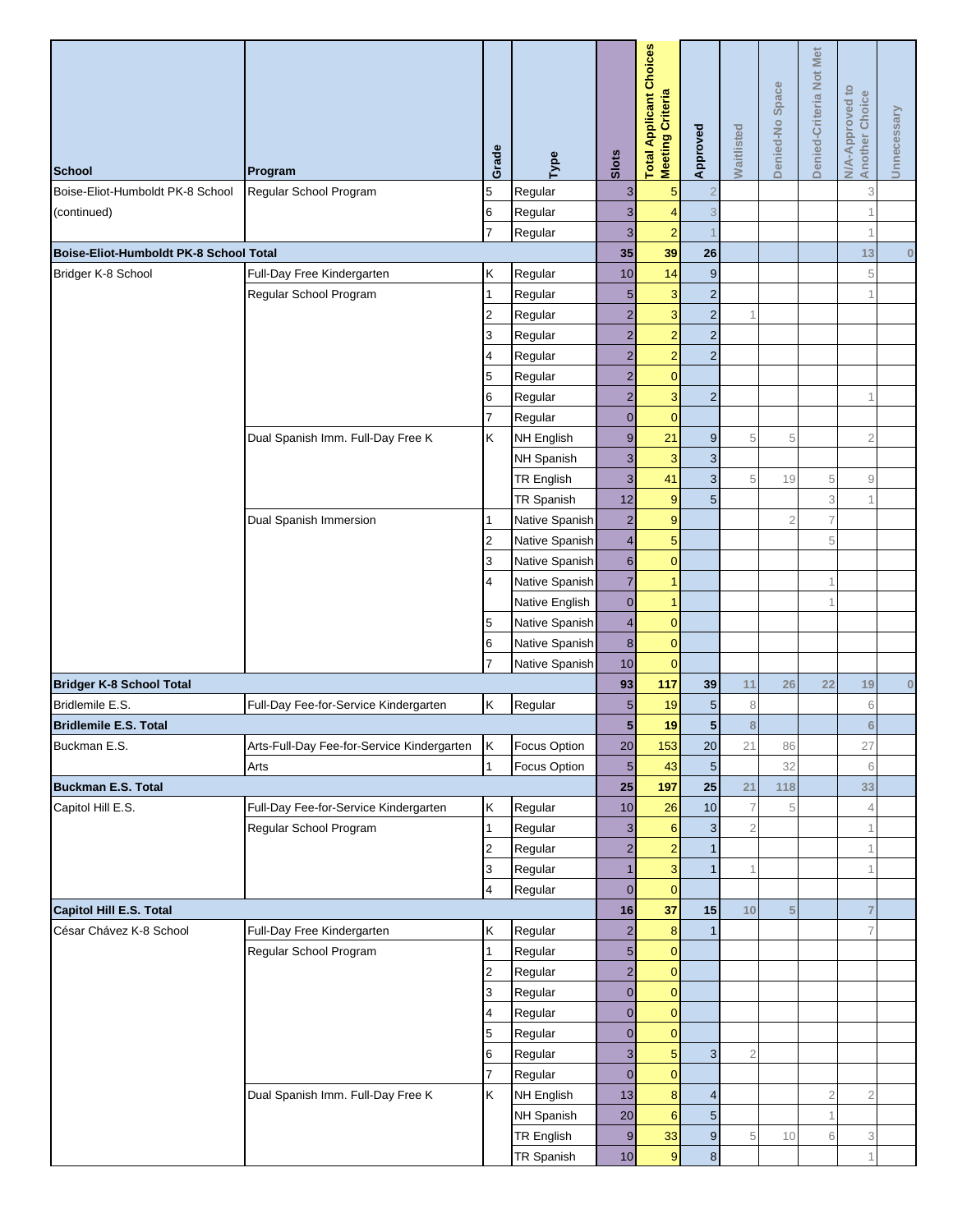| <b>School</b>                          | Program                                   | Grade           | Туре                | Slots           | <b>Total Applicant Choices</b><br>Meeting Criteria | Approved        | <b>Naitlisted</b>                                         | Denied-No Space | Denied-Criteria Not Met | <b>N/A-Approved to</b><br><b>Another Choice</b> | Unnecessary |
|----------------------------------------|-------------------------------------------|-----------------|---------------------|-----------------|----------------------------------------------------|-----------------|-----------------------------------------------------------|-----------------|-------------------------|-------------------------------------------------|-------------|
| César Chávez K-8 School                | Dual Spanish Immersion                    |                 | Native English      |                 | 5                                                  | $\mathbf{1}$    |                                                           |                 |                         |                                                 |             |
| (Continued)                            |                                           |                 | Native Spanish      | $\overline{2}$  |                                                    |                 |                                                           |                 |                         |                                                 |             |
|                                        |                                           | $\overline{2}$  | Native English      | 1               | 1                                                  |                 |                                                           |                 |                         |                                                 |             |
|                                        |                                           |                 | Native Spanish      |                 | 1                                                  |                 |                                                           |                 |                         |                                                 |             |
| César Chávez K-8 School Total          |                                           |                 |                     | 69              | 77                                                 | 31              |                                                           | 10              | 16                      | 13                                              | $\bf{0}$    |
| Chapman E.S.                           | Regular School Program                    | All             | Regular             |                 | No lottery transfer slots due to limited space.    |                 |                                                           |                 |                         |                                                 |             |
| Chapman E.S.                           |                                           |                 |                     |                 |                                                    |                 |                                                           |                 |                         |                                                 |             |
| Chief Joseph/Ockley Green              | Full-Day Free Kindergarten                | Κ               | Regular             | 8 <sup>1</sup>  | 38                                                 | 8               | 8                                                         | 13              |                         | 9                                               |             |
|                                        | Regular School Program                    | $\overline{1}$  | Regular             |                 | 4                                                  | $\mathbf{1}$    | 3                                                         |                 |                         |                                                 |             |
|                                        |                                           | $\overline{2}$  | Regular             |                 | $\mathbf 0$                                        |                 |                                                           |                 |                         |                                                 |             |
|                                        |                                           | 3               | Regular             |                 | $\overline{2}$                                     | 1               |                                                           |                 |                         |                                                 |             |
|                                        |                                           | 4               | Regular             |                 | 3                                                  | $\overline{2}$  |                                                           |                 |                         |                                                 |             |
|                                        |                                           | 5               | Regular             |                 | 5                                                  | $\mathbf{3}$    |                                                           |                 |                         |                                                 |             |
|                                        |                                           | 6               | Regular             |                 | $\overline{a}$                                     | $\mathbf{1}$    |                                                           |                 |                         |                                                 |             |
|                                        |                                           |                 | Regular             |                 | 1                                                  | $\mathbf{1}$    |                                                           |                 |                         |                                                 |             |
| Chief Joseph/Ockley Green School Total |                                           |                 |                     | 15              | 55                                                 | 17              | 14                                                        | 13              |                         | 11                                              |             |
| <b>Creative Science School</b>         | Focus Option - Full-Day Fee-for-Service K | Κ               | Focus Option        | 50              | 241                                                | 50              | 10                                                        | 151             | $\overline{9}$          | 21                                              |             |
|                                        | Focus Option                              | 1               | Focus Option        | 11              | 81                                                 | 11              | 5                                                         | 52              | $\overline{7}$          | 6                                               |             |
|                                        |                                           | $\overline{2}$  | Focus Option        | 5 <sub>5</sub>  | 35                                                 | $\sqrt{5}$      | 5                                                         | 19              |                         | $\overline{2}$                                  |             |
|                                        |                                           | 3               | Focus Option        | $\overline{0}$  | $\overline{0}$                                     |                 |                                                           |                 |                         |                                                 |             |
|                                        |                                           | 4               | Focus Option        |                 | 23                                                 | 1               | 5                                                         | 14              | $\overline{2}$          |                                                 |             |
|                                        |                                           | 5               | <b>Focus Option</b> | 5 <sub>5</sub>  | 13                                                 | $\sqrt{5}$      | 5                                                         | 3               |                         |                                                 |             |
|                                        |                                           | 6               | Focus Option        | 5 <sub>5</sub>  | 42                                                 | $\overline{5}$  | $\sqrt{5}$                                                | 17              | $\overline{2}$          | 13                                              |             |
|                                        |                                           |                 | <b>Focus Option</b> | $\overline{2}$  | 6                                                  | $\overline{2}$  | $\mathbf{1}$                                              |                 | $\overline{2}$          |                                                 |             |
| <b>Creative Science School Total</b>   |                                           |                 |                     | 79              | 441                                                | 79              | 36                                                        | 256             | 26                      | 44                                              |             |
| Creston K-8 School                     | Full-Day Free Kindergarten                | Κ               | Regular             | 10              | 20                                                 | 10              | 5                                                         |                 |                         | 5                                               |             |
| <b>Creston K-8 School Total</b>        |                                           |                 |                     | 10              | 20                                                 | 10              | $\overline{5}$                                            |                 |                         | 5                                               |             |
| DaVinci Arts M.S.                      | Arts                                      | 6               | Focus Option        | 15              | 431                                                | 150             | 25                                                        | 219             | 30                      | 7                                               |             |
|                                        |                                           | $\overline{7}$  | <b>Focus Option</b> | $\overline{2}$  | 47                                                 |                 | 10                                                        | 25              |                         | $\overline{2}$                                  |             |
| DaVinci Arts M.S. Total                |                                           |                 |                     | 17              | 478                                                | 152             | 35                                                        | 244             | 38                      | 9                                               |             |
| Duniway E.S.                           | Full-Day Fee-for-Service Kindergarten     | Κ               | Regular             | 5 <sub>5</sub>  | 62                                                 | 5               | 10                                                        | 31              |                         | 16                                              |             |
|                                        | Regular School Program                    | $\overline{1}$  | Regular             | 5 <sub>5</sub>  | 15                                                 | $5\overline{)}$ | $\mathcal{G}% _{M_{1},M_{2}}^{\alpha,\beta}(\mathcal{G})$ |                 |                         | 1                                               |             |
| Duniway E.S. Total                     |                                           |                 |                     | 10              | 77                                                 | 10              | 19                                                        | 31              |                         | 17                                              |             |
| Faubion E.S.                           | Regular School Program                    | All             | Regular             |                 | No lottery transfer slots due to limited space.    |                 |                                                           |                 |                         |                                                 |             |
| Faubion E.S.                           |                                           |                 |                     |                 |                                                    |                 |                                                           |                 |                         |                                                 |             |
| Forest Park E.S.                       | Regular School Program                    | All             | Regular             |                 | No lottery transfer slots due to limited space.    |                 |                                                           |                 |                         |                                                 |             |
| Forest Park E.S.                       |                                           |                 |                     |                 |                                                    |                 |                                                           |                 |                         |                                                 |             |
| George M.S.                            | Regular School Program                    | 6               | Regular             | 10              | $\mathbf{1}$                                       |                 |                                                           |                 |                         |                                                 |             |
|                                        |                                           | $\overline{7}$  | Regular             | 10              |                                                    | $\mathbf{1}$    |                                                           |                 |                         |                                                 |             |
| George M.S. Total                      |                                           |                 |                     | 20              | $\overline{\mathbf{c}}$                            | 1               |                                                           |                 |                         |                                                 |             |
| Glencoe E.S.                           | Full-Day Fee-for-Service Kindergarten     | Κ               | Regular             | 10              | 62                                                 | 10              | 10                                                        | 32              |                         | 10                                              |             |
| <b>Glencoe E.S. Total</b>              |                                           |                 |                     | 10              | 62                                                 | 10              | 10                                                        | 32              |                         | 10                                              |             |
| Gray M.S.                              | Regular School Program                    | $6\phantom{.}6$ | Guarantee           |                 | 21                                                 | 21              |                                                           |                 |                         |                                                 |             |
|                                        |                                           |                 | Regular             | 30 <sub>0</sub> | 16                                                 | 14              |                                                           |                 |                         | $\overline{2}$                                  |             |
|                                        |                                           |                 | Regular             | 10              | 1                                                  | 1               |                                                           |                 |                         |                                                 |             |
| Gray M.S. Total                        |                                           |                 |                     | 40              | 38                                                 | 36              |                                                           |                 |                         | $\overline{2}$                                  |             |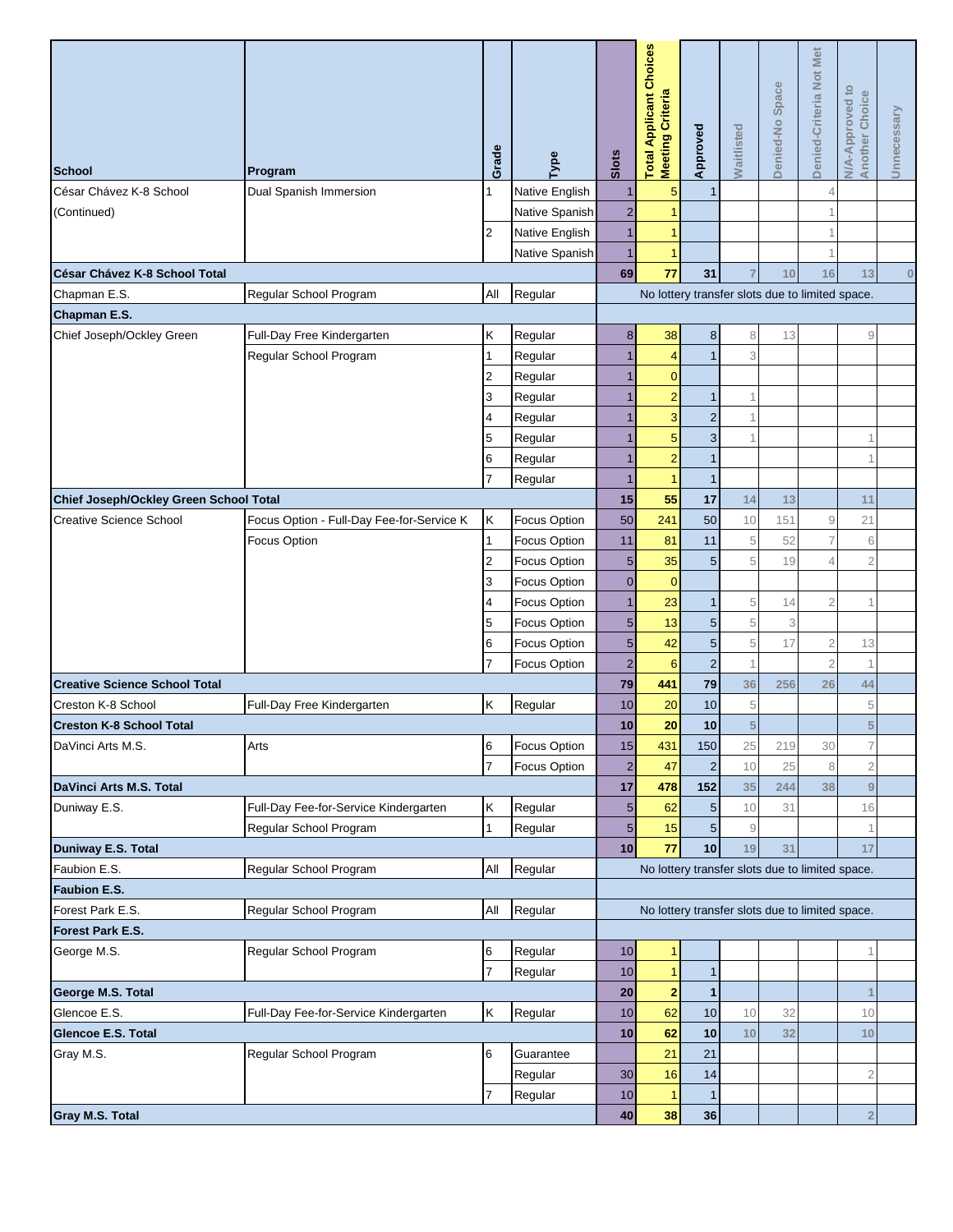| <b>School</b>                     | Program                               | Grade          | Type                | Slots                                           | <b>Total Applicant Choices</b><br><b>Meeting Criteria</b> | Approved                  | <b>Waitlisted</b>         | Denied-No Space | Denied-Criteria Not Met | <b>N/A-Approved to</b><br><b>Another Choice</b> | Unnecessary |  |
|-----------------------------------|---------------------------------------|----------------|---------------------|-------------------------------------------------|-----------------------------------------------------------|---------------------------|---------------------------|-----------------|-------------------------|-------------------------------------------------|-------------|--|
| Grout E.S.                        | Full-Day Free Kindergarten            | Κ              | Regular             | 8                                               | 12                                                        | $\bf 8$                   |                           |                 |                         | 3                                               |             |  |
|                                   | Regular School Program                | 1              | Regular             | 1                                               | $\mathbf{0}$                                              |                           |                           |                 |                         |                                                 |             |  |
|                                   |                                       | 2              | Regular             | $5\overline{)}$                                 | 4                                                         | $\ensuremath{\mathsf{3}}$ |                           |                 |                         |                                                 |             |  |
| <b>Grout E.S. Total</b>           |                                       |                |                     | 14                                              | 16                                                        | 11                        |                           |                 |                         |                                                 |             |  |
| Harrison Park E.S.                | Regular School Program                | All            | Regular             | No lottery transfer slots due to limited space. |                                                           |                           |                           |                 |                         |                                                 |             |  |
| Harrison Park E.S.                |                                       |                |                     |                                                 |                                                           |                           |                           |                 |                         |                                                 |             |  |
| Hayhurst E.S.                     | Full-Day Fee-for-Service Kindergarten | K              | Regular             | 10                                              | 13                                                        | $\bf 8$                   |                           |                 |                         | 5                                               |             |  |
|                                   | Regular School Program                | 1              | Regular             | 5                                               | 3                                                         | $\mathbf{1}$              |                           |                 |                         | $\overline{2}$                                  |             |  |
|                                   |                                       | 2              | Regular             | 5 <sub>5</sub>                                  | $\overline{2}$                                            | $\overline{c}$            |                           |                 |                         |                                                 |             |  |
|                                   |                                       | 3              | Regular             | 5 <sup>5</sup>                                  | $\overline{4}$                                            | $\overline{3}$            |                           |                 |                         |                                                 |             |  |
|                                   |                                       | 4              | Regular             | 5                                               | $\overline{0}$                                            |                           |                           |                 |                         |                                                 |             |  |
|                                   | Odyssey Full-Day Fee-for-Service K    | K              | <b>Focus Option</b> | 25                                              | 66                                                        | 25                        | 20                        | 9               | 10                      | $\overline{2}$                                  |             |  |
|                                   | Odyssey                               | 1              | Focus Option        | $\overline{2}$                                  | 25                                                        | $\overline{c}$            | 8                         | 10              | 5                       |                                                 |             |  |
|                                   |                                       | 2              | Focus Option        | $\overline{2}$                                  | 16                                                        | $\overline{c}$            | $\,8\,$                   |                 | $\overline{4}$          |                                                 |             |  |
|                                   |                                       | 3              | Focus Option        | $\overline{2}$                                  | 10                                                        | $\overline{2}$            | $\,$ 5 $\,$               |                 | 3                       |                                                 |             |  |
|                                   |                                       | 4              | Focus Option        | $\overline{2}$                                  | 10                                                        | $\overline{c}$            | $\,$ 5 $\,$               |                 | 3                       |                                                 |             |  |
|                                   |                                       | 5              | Focus Option        | $\overline{2}$                                  | 12                                                        | $\overline{a}$            | 8                         |                 | $\mathbf 2$             |                                                 |             |  |
|                                   |                                       | 6              | Focus Option        | $\overline{3}$                                  | 27                                                        | $\overline{3}$            | 10                        | 6               | $\overline{7}$          |                                                 |             |  |
|                                   |                                       | $\overline{7}$ | <b>Focus Option</b> | $\mathbf{1}$                                    | $6\phantom{1}6$                                           | $\mathbf{1}$              | 3                         |                 | $\overline{2}$          |                                                 |             |  |
| Hayhurst E.S. Total               |                                       |                |                     | 69                                              | 194                                                       | 53                        | 67                        | 26              | 36                      | 12                                              |             |  |
| Hosford M.S.                      | Regular School Program                | 6              | Regular             | 15                                              | 39                                                        | 15                        | 13                        |                 |                         | 11                                              |             |  |
|                                   |                                       | $\overline{7}$ | Regular             | 15                                              | 6                                                         | $\overline{\mathbf{4}}$   |                           |                 |                         | $\overline{2}$                                  |             |  |
|                                   | Mandarin Immersion                    | 6              | Immersion           | $\overline{4}$                                  | $\overline{2}$                                            | $\overline{c}$            |                           |                 |                         |                                                 |             |  |
|                                   |                                       | 7              | Immersion           | $\overline{2}$                                  | $\overline{0}$                                            |                           |                           |                 |                         |                                                 |             |  |
|                                   |                                       | 8              | Immersion           | 5                                               |                                                           | $\mathbf{1}$              |                           |                 |                         |                                                 |             |  |
| <b>Hosford M.S. Total</b>         |                                       |                |                     | 41                                              | 48                                                        | 22                        | 13                        | $\bf{0}$        | $\bf{0}$                | 13                                              | $\pmb{0}$   |  |
| Irvington K-8 School              | Full-Day Fee-for-Service Kindergarten | Κ              | Regular             | $\overline{2}$                                  | 27                                                        | $\overline{c}$            | $\sqrt{5}$                | 16              |                         | $\Delta$                                        |             |  |
|                                   | Regular School Program                | 6              | Regular             | $\overline{2}$                                  | 16                                                        | $\overline{a}$            | $\sqrt{2}$                | 8               |                         | 3                                               | 11          |  |
| <b>Irvington K-8 School Total</b> |                                       |                |                     |                                                 | 43                                                        | $\overline{\mathbf{4}}$   | $\overline{7}$            | 24              |                         | $\overline{7}$                                  |             |  |
| Jackson M.S.                      | Regular School Program                | 6              | Regular             | 10                                              | 16                                                        | 12                        | 3                         |                 |                         |                                                 |             |  |
| Jackson M.S. Total                |                                       |                |                     | 10                                              | 16                                                        | 12                        | $\ensuremath{\mathsf{3}}$ |                 |                         |                                                 |             |  |
| James John E.S.                   | Full-Day Free Kindergarten            | Κ              | Regular             | 10                                              | 19                                                        | 10                        | $\overline{4}$            |                 |                         | 5                                               |             |  |
|                                   | Regular School Program                | 1              | Regular             | 3                                               |                                                           | $\mathbf{1}$              |                           |                 |                         |                                                 |             |  |
|                                   |                                       | 2              | Regular             | 3                                               | $\overline{2}$                                            | $\overline{c}$            |                           |                 |                         |                                                 |             |  |
| James John E.S. Total             |                                       |                |                     | 16                                              | 22                                                        | 13                        | 4                         |                 |                         | 5                                               |             |  |
| Kelly E.S.                        | Regular School Program                | All            | Regular             |                                                 | No lottery transfer slots due to limited space.           |                           |                           |                 |                         |                                                 |             |  |
|                                   | Dual Russian Imm. Full-Day Free K     | ĸ              | Native Russian      | 28                                              | 26                                                        | 25                        |                           |                 |                         |                                                 |             |  |
|                                   |                                       |                | Native English      | 28                                              | 18                                                        | 14                        |                           |                 | 3                       |                                                 |             |  |
|                                   | Dual Russian Immersion                | 1              | Native Russian      | 5                                               | 3                                                         | $\overline{c}$            |                           |                 |                         |                                                 |             |  |
|                                   |                                       |                | Native English      | $\overline{\mathbf{4}}$                         | $\mathbf{0}$                                              |                           |                           |                 |                         |                                                 |             |  |
|                                   |                                       | 2              | Native Russian      | $\overline{2}$                                  | $\overline{4}$                                            |                           |                           |                 | 4                       |                                                 |             |  |
|                                   |                                       |                | Native English      | $\overline{2}$                                  | $\mathbf{0}$                                              |                           |                           |                 |                         |                                                 |             |  |
|                                   |                                       | 3              | Native Russian      | $\overline{0}$                                  | $\mathbf{0}$                                              |                           |                           |                 |                         |                                                 |             |  |
|                                   |                                       |                | Native English      | $\overline{0}$                                  | $\overline{0}$                                            |                           |                           |                 |                         |                                                 |             |  |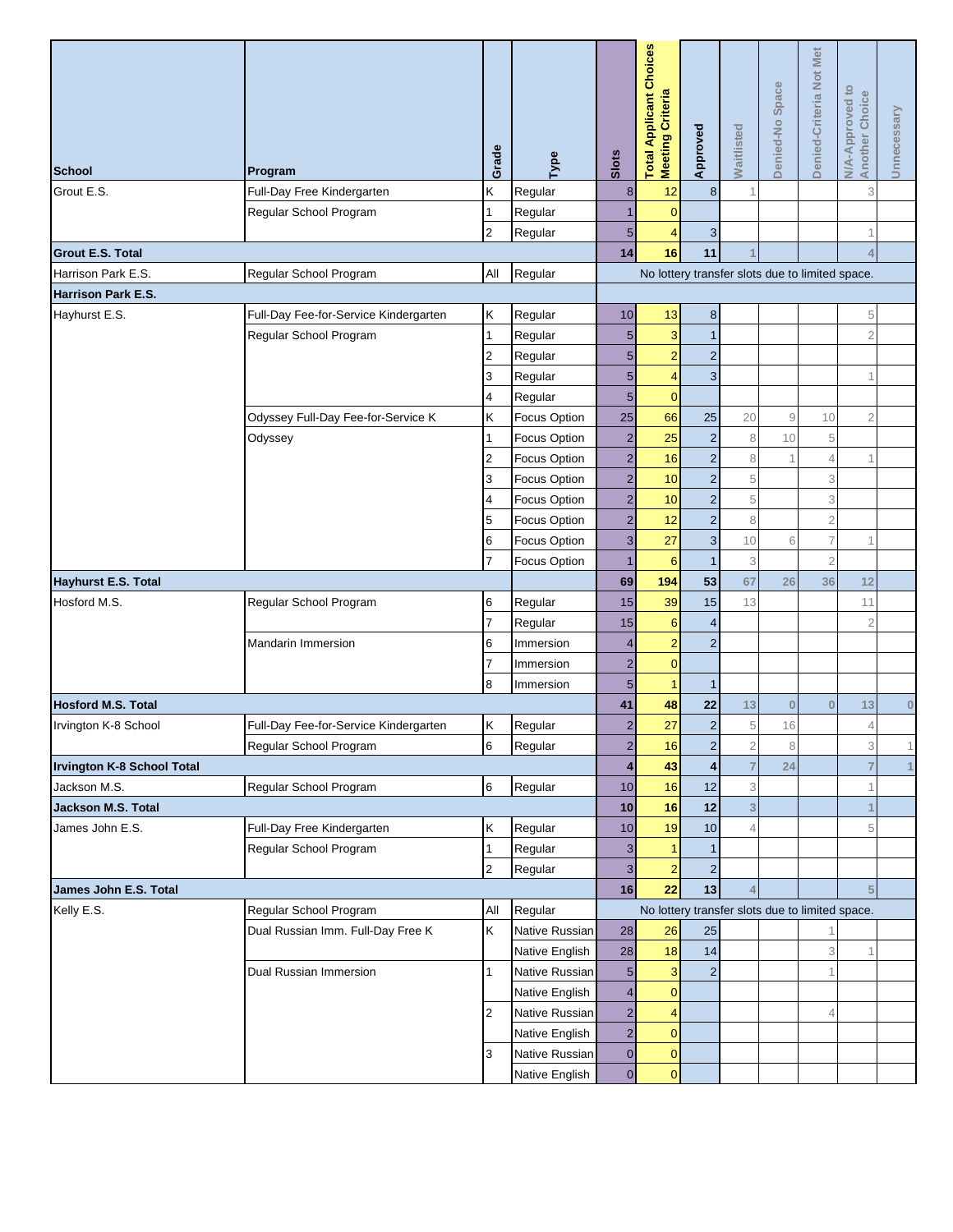|                                                                               |                                       | Grade          | Type              | Slots            | <b>Total Applicant Choices</b><br>Meeting Criteria | Approved                | Waitlisted       | Denied-No Space | Denied-Criteria Not Met | °<br><b>N/A-Approved to</b><br>Another Choice | Unnecessary |
|-------------------------------------------------------------------------------|---------------------------------------|----------------|-------------------|------------------|----------------------------------------------------|-------------------------|------------------|-----------------|-------------------------|-----------------------------------------------|-------------|
| <b>School</b>                                                                 | Program                               |                |                   |                  |                                                    |                         |                  |                 |                         |                                               |             |
| Kelly E.S.                                                                    | Dual Russian Immersion                | 4              | Native Russian    | 5                | $\overline{2}$                                     | $\mathbf{1}$            |                  |                 |                         |                                               |             |
| (Continued)                                                                   |                                       |                | Native English    | $\overline{4}$   | $\mathbf{0}$                                       |                         |                  |                 |                         |                                               |             |
|                                                                               |                                       | 5              | Native Russian    | $\overline{7}$   |                                                    |                         |                  |                 |                         |                                               |             |
|                                                                               |                                       |                | Native English    | $\overline{7}$   | $\overline{0}$                                     |                         |                  |                 |                         |                                               |             |
| Kelly E.S. Total                                                              |                                       |                |                   | 92               | 54                                                 | 42                      |                  |                 | 11                      | $\overline{1}$                                |             |
| King PK-8 School                                                              | Full-Day Free Kindergarten            | Κ              | Regular           | 11               | 24                                                 | 11                      | 8                |                 |                         | 5                                             |             |
|                                                                               | Regular School Program                | 1              | Guarantee         |                  |                                                    | $\mathbf{1}$            |                  |                 |                         |                                               |             |
|                                                                               |                                       |                | Regular           | 5                |                                                    |                         |                  |                 |                         | 1                                             |             |
|                                                                               |                                       | 2              | Regular           | 5                | $\mathbf{0}$                                       |                         |                  |                 |                         |                                               |             |
|                                                                               |                                       | 3              | Regular           | 3                | $\overline{2}$                                     | $\mathbf{1}$            |                  |                 |                         | 1                                             |             |
|                                                                               |                                       | 4              | Regular           | 5                | $\overline{0}$                                     |                         |                  |                 |                         |                                               |             |
|                                                                               |                                       | 5              | Guarantee         |                  |                                                    | $\mathbf{1}$            |                  |                 |                         |                                               |             |
|                                                                               |                                       |                | Regular           | $\overline{4}$   | 3                                                  | $\overline{2}$          |                  |                 |                         | 1                                             |             |
|                                                                               |                                       | 6              | Regular           | 3                | $\mathbf{0}$                                       |                         |                  |                 |                         |                                               |             |
|                                                                               |                                       | 7              | Regular           | 3                |                                                    | $\mathbf{1}$            |                  |                 |                         |                                               |             |
| King PK-8 School Total                                                        |                                       |                |                   | 39               | 33                                                 | 17                      | 8                |                 |                         | 8                                             |             |
| Lane M.S.                                                                     | Regular School Program                | 6              | Regular           | 30               | 5                                                  | $\overline{a}$          |                  |                 |                         |                                               |             |
|                                                                               |                                       | $\overline{7}$ | Regular           | 10               | $\overline{0}$                                     |                         |                  |                 |                         |                                               |             |
| Lane M.S. Total                                                               |                                       |                |                   | 40               | 5                                                  | $\overline{4}$          |                  |                 |                         |                                               |             |
| $\mathsf{All}$<br>Laurelhurst K-8 School<br>Regular School Program<br>Regular |                                       |                |                   |                  | No lottery transfer slots due to limited space.    |                         |                  |                 |                         |                                               |             |
| <b>Laurelhurst K-8 School Total</b>                                           |                                       |                |                   |                  |                                                    |                         |                  |                 |                         |                                               |             |
| Lee K-8 School                                                                | Full-Day Free Kindergarten            | Κ              | Regular           | $\bf 8$          | 5                                                  | 4                       |                  |                 |                         |                                               |             |
|                                                                               | Regular School Program                | 6              | Regular           | 3                | $\overline{2}$                                     | $\overline{2}$          |                  |                 |                         |                                               |             |
|                                                                               |                                       | 7              | Regular           | 3                | $\overline{0}$                                     |                         |                  |                 |                         |                                               |             |
| Lee K-8 School Total                                                          |                                       |                |                   | 14               | $\overline{7}$                                     | $6\phantom{.}$          |                  |                 |                         |                                               |             |
| Lent K-8 School                                                               | Regular School Program                | All            | Regular           |                  | No lottery transfer slots due to limited space.    |                         |                  |                 |                         |                                               |             |
|                                                                               | Dual Spanish Imm. Full-Day Free K     | K              | NH English        | $\overline{7}$   | 7                                                  | $\overline{7}$          |                  |                 |                         |                                               |             |
|                                                                               |                                       |                | NH Spanish        | 13               | $\overline{7}$                                     | $\overline{7}$          |                  |                 |                         |                                               |             |
|                                                                               |                                       |                | <b>TR English</b> | $6 \overline{6}$ | 18                                                 | $6 \overline{6}$        | 5                |                 |                         | 3                                             |             |
|                                                                               |                                       |                | TR Spanish        | $\overline{0}$   | $\boldsymbol{9}$                                   |                         | $\overline{4}$   |                 | 3                       | $\overline{2}$                                |             |
| <b>Lent K-8 School Total</b>                                                  |                                       |                |                   | 26               | 41                                                 | 20                      | $\boldsymbol{9}$ |                 |                         | 5                                             |             |
| Lewis E.S.                                                                    | Full-Day Fee-for-Service Kindergarten | Κ              | Regular           | 10               | 36                                                 | 10                      | 5                | 12              |                         | 9                                             |             |
|                                                                               | Regular School Program                |                | Regular           | $\mathbf 0$      | $\mathbf{0}$                                       |                         |                  |                 |                         |                                               |             |
|                                                                               |                                       |                |                   | $\overline{0}$   | $\mathbf{0}$                                       |                         |                  |                 |                         |                                               |             |
|                                                                               |                                       | 2              | Regular           |                  |                                                    |                         |                  |                 |                         |                                               |             |
|                                                                               |                                       | 3              | Regular           | $\overline{0}$   | $\mathbf{0}$                                       |                         |                  |                 |                         |                                               |             |
| Lewis E.S. Total                                                              |                                       | 4              | Regular           | 3                | 4                                                  | $\mathbf{3}$            |                  |                 |                         | 1                                             |             |
|                                                                               |                                       |                |                   | 13               | 40                                                 | 13                      | 5                | 12              |                         | 10                                            |             |
| All<br>Regular<br>Llewellyn E.S.<br>Regular School Program                    |                                       |                |                   |                  | No lottery transfer slots due to limited space.    |                         |                  |                 |                         |                                               |             |
| Llewellyn E.S.                                                                |                                       |                |                   |                  |                                                    |                         |                  |                 |                         |                                               |             |
| Maplewood E.S.                                                                | Full-Day Fee-for-Service Kindergarten | Κ              | Regular           | $\mathbf{3}$     | 13                                                 | $\mathbf{3}$            | $\overline{2}$   |                 |                         | 8                                             |             |
| Maplewood E.S. Total                                                          |                                       |                |                   | 3                | 13                                                 | $\overline{\mathbf{3}}$ | $\overline{2}$   |                 |                         | 8                                             |             |
| Markham E.S.                                                                  | Full-Day Fee-for-Service Kindergarten | Κ              | Regular           | 3                | 3                                                  | $\overline{3}$          |                  |                 |                         |                                               |             |
|                                                                               | Regular School Program                |                | Regular           | $\overline{2}$   | $\mathbf{0}$                                       |                         |                  |                 |                         |                                               |             |
|                                                                               |                                       | 2              | Regular           | $\overline{2}$   | $\mathbf{0}$                                       |                         |                  |                 |                         |                                               |             |
|                                                                               |                                       | 3              | Regular           | $\overline{2}$   | $\mathbf{0}$                                       |                         |                  |                 |                         |                                               |             |
|                                                                               |                                       | 4              | Regular           | $\overline{2}$   | $\pmb{0}$                                          |                         |                  |                 |                         |                                               |             |
| Markham E.S. Total                                                            |                                       |                |                   | 11               | 3                                                  | $\overline{\mathbf{3}}$ |                  |                 |                         |                                               |             |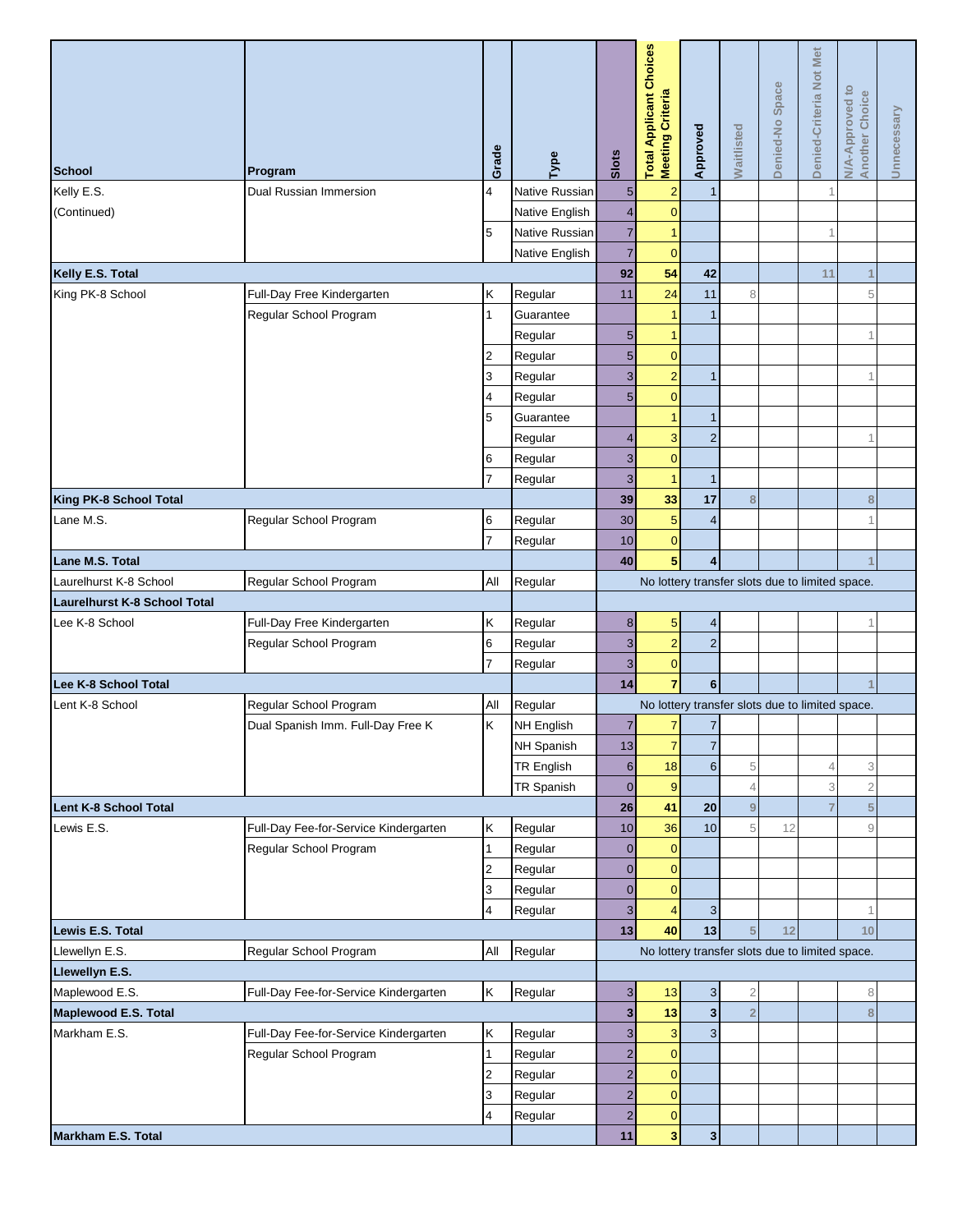| <b>School</b>                    | Program                                  | Grade               | Type      | Slots           | <b>Total Applicant Choices</b><br><b>Meeting Criteria</b> | Approved       | <b>Waitlisted</b>         | Denied-No Space | Met<br>Denied-Criteria Not | <b>N/A-Approved to</b><br>Another Choice | Unnecessary |
|----------------------------------|------------------------------------------|---------------------|-----------|-----------------|-----------------------------------------------------------|----------------|---------------------------|-----------------|----------------------------|------------------------------------------|-------------|
| Marysville K-8 School            | Full-Day Free Kindergarten               | Κ                   | Regular   | 10              | $\Delta$                                                  | $\overline{4}$ |                           |                 |                            |                                          |             |
|                                  | Regular School Program                   | 1                   | Regular   | $\overline{3}$  | 1                                                         | $\mathbf{1}$   |                           |                 |                            |                                          |             |
|                                  |                                          | $\overline{2}$      | Regular   | $5\overline{)}$ | 1                                                         |                |                           |                 |                            |                                          |             |
|                                  |                                          | 3                   | Regular   | $5\overline{)}$ | $\overline{2}$                                            | $\sqrt{2}$     |                           |                 |                            |                                          |             |
|                                  |                                          | $\overline{4}$      | Regular   | 5 <sub>5</sub>  | $\overline{2}$                                            | $\mathbf{1}$   |                           |                 |                            |                                          |             |
|                                  |                                          | 5                   | Regular   | 5 <sup>5</sup>  | 1                                                         | $\mathbf{1}$   |                           |                 |                            |                                          |             |
|                                  |                                          | 6                   | Regular   | $5\overline{)}$ | $\overline{4}$                                            | $\overline{2}$ |                           |                 |                            | $\overline{2}$                           |             |
|                                  |                                          | 7                   | Regular   | $\overline{3}$  | $\mathbf{0}$                                              |                |                           |                 |                            |                                          |             |
| Marysville K-8 School Total      |                                          |                     |           | 41              | 15                                                        | 11             |                           |                 |                            | $\overline{4}$                           |             |
| Mt. Tabor M.S.                   | Regular School Program                   | 6                   | Regular   | 15              | 98                                                        | 18             | 5                         | 46              |                            | 29                                       |             |
|                                  | Japanese Immersion                       | 6                   | Immersion | $\overline{2}$  | $\overline{4}$                                            | $\overline{c}$ |                           |                 | $\mathbf{2}$               |                                          |             |
|                                  | Spanish Immersion                        | 6                   | Immersion | $\overline{2}$  | 11                                                        | $\overline{c}$ | $\overline{4}$            |                 |                            | $\overline{A}$                           |             |
| Mt. Tabor M.S. Total             |                                          |                     |           | 19              | 113                                                       | 22             | $9\,$                     | 46              | 3                          | 33                                       | $\bf{0}$    |
| Peninsula K-8 School             | Full-Day Free Kindergarten               | Κ                   | Regular   | 10              | 17                                                        | 10             | $\overline{c}$            |                 |                            | 5                                        |             |
|                                  | Regular School Program                   | 1                   | Regular   | 1               | -1                                                        | $\mathbf{1}$   |                           |                 |                            |                                          |             |
|                                  |                                          | $\overline{2}$      | Regular   | 1               | 1                                                         |                |                           |                 |                            |                                          |             |
|                                  |                                          | 3                   | Regular   |                 | $\overline{2}$                                            | $\mathbf{1}$   | 1                         |                 |                            |                                          |             |
|                                  |                                          | 4                   | Regular   |                 | 5                                                         | $\overline{2}$ | $\overline{2}$            |                 |                            |                                          |             |
|                                  |                                          | 5                   | Regular   | 1               | $6\phantom{1}6$                                           | $\mathbf 2$    | $\mathbf 2$               |                 |                            | $\overline{2}$                           |             |
|                                  |                                          | 6                   | Regular   | $\mathbf{3}$    | 9                                                         | $\sqrt{3}$     | 3                         | $\overline{2}$  |                            |                                          |             |
|                                  |                                          | $\overline{7}$      | Regular   | $\overline{0}$  | $\overline{0}$                                            |                |                           |                 |                            |                                          |             |
| Peninsula K-8 School Total       |                                          |                     |           | 18              | 41                                                        | 19             | 10                        | $\overline{2}$  |                            | 10                                       |             |
| <b>Richmond School</b>           | Japanese Imm. Full-Day Fee-for-Svc Pre-K | PK                  | Immersion | 50              | 101                                                       | 50             | 25                        | 23              | 3                          |                                          |             |
|                                  | Japanese Imm. Full-Day Fee-for-Service K | Κ                   | Immersion | 62              | 183                                                       | 62             | 30                        | 48              | 33                         | 10                                       |             |
|                                  | Japanese Immersion                       | 1                   | Immersion | $\mathbf{1}$    | 21                                                        | $\mathbf{1}$   | 5                         | 5               | 10                         |                                          |             |
|                                  |                                          | $\overline{2}$      | Immersion | $\overline{2}$  | 12                                                        | $\overline{2}$ | $\mathsf 6$               | $\overline{2}$  | $\mathbf 2$                |                                          |             |
|                                  |                                          | 3                   | Immersion | $\overline{3}$  | 8                                                         | $\mathbf{3}$   | 3                         |                 | $\overline{2}$             |                                          |             |
|                                  |                                          | $\overline{a}$      | Immersion | $\mathbf{3}$    | $\overline{2}$                                            | 1              |                           |                 |                            |                                          |             |
| <b>Richmond School Total</b>     |                                          |                     |           | $121$           | 327                                                       | 119            | 69                        | 78              | 51                         | 10                                       |             |
| Rieke E.S.                       | Full-Day Fee-for-Service Kindergarten    | K                   | Regular   | $5\phantom{.0}$ | 21                                                        | $\sqrt{5}$     | 5                         | 3               |                            | 8                                        |             |
| <b>Rieke E.S. Total</b>          |                                          |                     |           | 5 <sup>1</sup>  | 21                                                        | 5 <sup>1</sup> | $\overline{5}$            | 3               |                            | 8                                        |             |
| Rigler K-8 School                | Regular School Program                   | All                 | Regular   |                 | No lottery transfer slots due to limited space.           |                |                           |                 |                            |                                          |             |
| Rigler K-8 School                |                                          |                     |           |                 |                                                           |                |                           |                 |                            |                                          |             |
| Rosa Parks E.S.                  | Full-Day Free Kindergarten               | Κ                   | Regular   | $\mathbf{3}$    | $6\phantom{1}$                                            | $\mathbf{3}$   |                           |                 |                            | $\overline{2}$                           |             |
|                                  | Regular School Program                   | $\mathbf{1}$        | Regular   | 1               | $\overline{0}$<br>$\overline{0}$                          |                |                           |                 |                            |                                          |             |
|                                  |                                          | $\overline{2}$      | Regular   | 1<br>1          | 1                                                         | $\mathbf{1}$   |                           |                 |                            |                                          |             |
|                                  |                                          | 3<br>$\overline{4}$ | Regular   | 3               | $\overline{0}$                                            |                |                           |                 |                            |                                          |             |
| Rosa Parks E.S. Total            |                                          |                     | Regular   | 9               | $\overline{7}$                                            | 4              |                           |                 |                            | $\overline{2}$                           |             |
| Roseway Heights K-8 School       | Full-Day Fee-for-Service Kindergarten    | Κ                   | Regular   | $5\overline{)}$ | 39                                                        | $\bf 8$        | 5                         | 15              |                            | 11                                       |             |
|                                  | Regular School Program                   | $\mathbf{1}$        | Regular   | 1               | 9                                                         | $\mathbf{1}$   | 5                         |                 |                            | $\overline{2}$                           |             |
|                                  |                                          | $\overline{2}$      | Regular   |                 | 5                                                         | $\mathbf{1}$   | 3                         |                 |                            | $\overline{1}$                           |             |
|                                  |                                          | 3                   | Regular   |                 | $\overline{0}$                                            |                |                           |                 |                            |                                          |             |
|                                  |                                          | 4                   | Regular   | 1               | 5                                                         | $\mathbf{1}$   | 3                         |                 |                            |                                          |             |
|                                  |                                          | 5                   | Regular   |                 | $\overline{2}$                                            |                | 1                         |                 |                            |                                          |             |
|                                  |                                          | 6                   | Regular   | 1               | 9                                                         | $\mathbf{1}$   | $\ensuremath{\mathsf{3}}$ |                 |                            | 5                                        |             |
|                                  |                                          | $\overline{7}$      | Regular   |                 | 3                                                         | $\overline{c}$ | $\overline{1}$            |                 |                            |                                          |             |
| Roseway Heights K-8 School Total |                                          |                     |           | 12              | 72                                                        | 15             | 21                        | 16              |                            | 20                                       |             |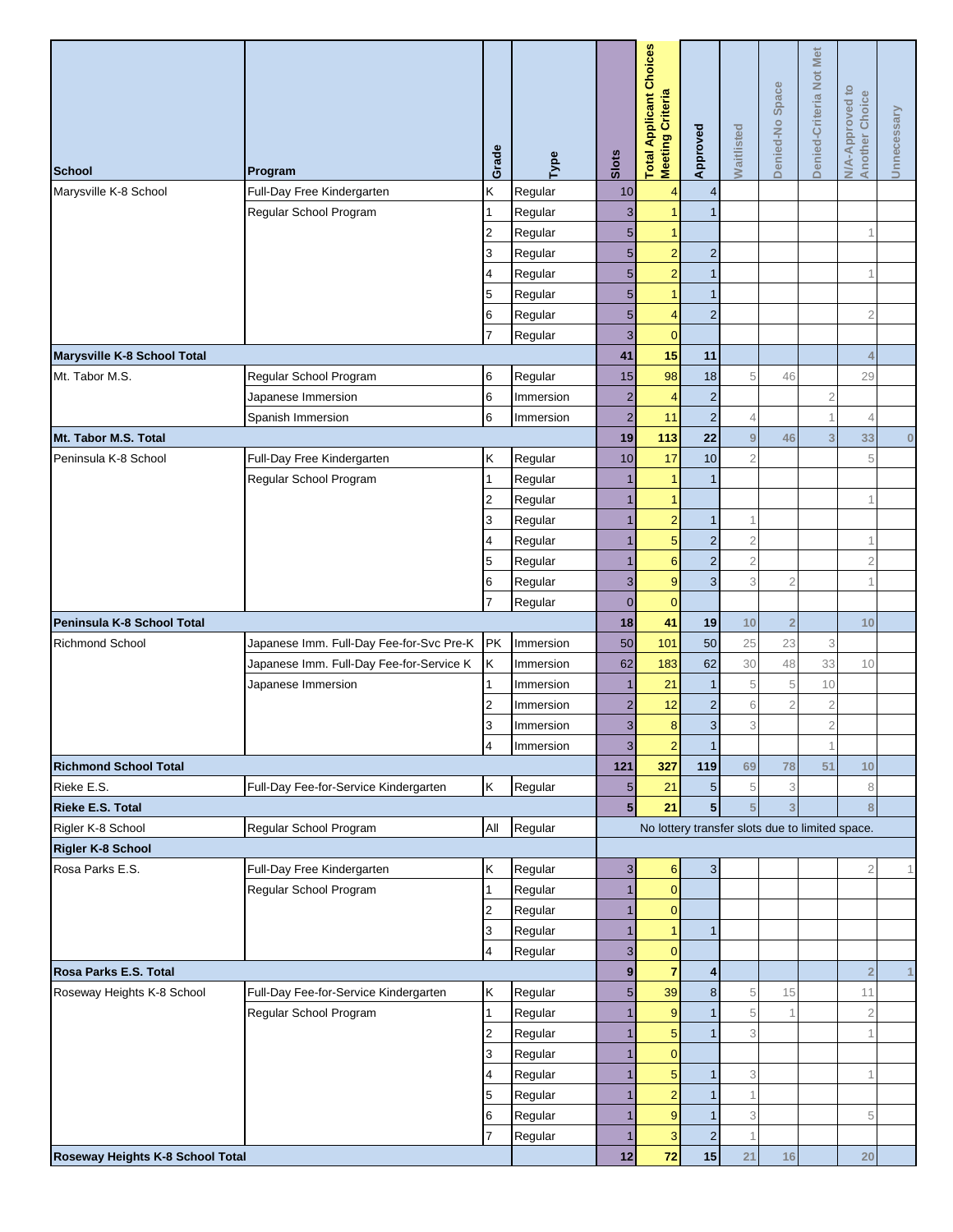| <b>School</b>                                                     | Program                               | Grade          | Type              | Slots                                           | <b>Total Applicant Choices</b><br>Meeting Criteria | Approved           | <b>Naitlisted</b> | Denied-No Space | Denied-Criteria Not Met | <b>N/A-Approved to</b><br><b>Another Choice</b> | Unnecessary |  |  |
|-------------------------------------------------------------------|---------------------------------------|----------------|-------------------|-------------------------------------------------|----------------------------------------------------|--------------------|-------------------|-----------------|-------------------------|-------------------------------------------------|-------------|--|--|
| Sabin K-8 School                                                  | Full-Day Fee-for-Service Kindergarten | K              | Regular           |                                                 | 64                                                 | $\sqrt{5}$         | 10                | 34              |                         | 15                                              |             |  |  |
| Sabin K-8 School Total                                            |                                       |                |                   | $\overline{\mathbf{5}}$<br>64<br>10<br>34<br>15 |                                                    |                    |                   |                 |                         |                                                 |             |  |  |
| Scott K-8 School                                                  | Regular School Program                | All            | Regular           |                                                 | No lottery transfer slots due to limited space.    |                    |                   |                 |                         |                                                 |             |  |  |
|                                                                   | Dual Spanish Imm. Full-Day Free K     | Κ              | <b>NH English</b> | 24                                              | 10                                                 | 10                 |                   |                 |                         |                                                 |             |  |  |
|                                                                   |                                       |                | NH Spanish        | 24                                              | 20                                                 | 19                 |                   |                 |                         |                                                 |             |  |  |
|                                                                   |                                       |                | <b>TR English</b> | 15                                              | 20                                                 | 14                 |                   |                 |                         | 6                                               |             |  |  |
|                                                                   |                                       |                | TR Spanish        | 15                                              | $\overline{c}$                                     | $\mathbf{1}$       |                   |                 |                         |                                                 |             |  |  |
|                                                                   | Dual Spanish Immersion                | $\mathbf{1}$   | NH English        | $\overline{2}$                                  | 3                                                  | 3                  |                   |                 |                         |                                                 |             |  |  |
|                                                                   |                                       |                | NH Spanish        | $\overline{\mathbf{4}}$                         | $\mathbf{0}$                                       |                    |                   |                 |                         |                                                 |             |  |  |
|                                                                   |                                       |                | TR English        | 4                                               | $\overline{2}$                                     | $\overline{c}$     |                   |                 |                         |                                                 |             |  |  |
|                                                                   |                                       |                | TR Spanish        | 8                                               | $\overline{0}$                                     |                    |                   |                 |                         |                                                 |             |  |  |
| <b>Scott K-8 School Total</b>                                     |                                       |                |                   | 96                                              | 57                                                 | 49                 |                   |                 |                         | 8                                               |             |  |  |
| Sellwood M.S.                                                     | Regular School Program                | 6              | Regular           | 15                                              | 38                                                 | 15                 | 10                | 9               |                         | ⊿                                               |             |  |  |
|                                                                   |                                       | $\overline{7}$ | Regular           |                                                 | $\overline{4}$                                     | $\overline{1}$     | $\overline{2}$    |                 |                         |                                                 |             |  |  |
| Sellwood M.S. Total                                               |                                       |                |                   | 16                                              | 42                                                 | 16                 | 12                | 9               |                         | 5                                               |             |  |  |
| Sitton E.S.                                                       | Full-Day Free Kindergarten            | Κ              | Regular           |                                                 | $6\phantom{1}6$                                    | $\mathbf 1$        | 3                 |                 |                         |                                                 | 1           |  |  |
|                                                                   |                                       | 1              | Regular           | 1                                               | $\mathbf{0}$                                       |                    |                   |                 |                         |                                                 |             |  |  |
|                                                                   |                                       | $\overline{2}$ | Regular           | $\overline{0}$                                  | $\overline{0}$                                     |                    |                   |                 |                         |                                                 |             |  |  |
|                                                                   |                                       | 3              | Regular           | $\overline{2}$                                  | $\overline{0}$                                     |                    |                   |                 |                         |                                                 |             |  |  |
|                                                                   |                                       | $\overline{4}$ | Regular           |                                                 | $\overline{0}$                                     |                    |                   |                 |                         |                                                 |             |  |  |
| <b>Sitton E.S. Total</b>                                          |                                       |                |                   | 5                                               | $6\phantom{1}6$                                    | $\mathbf 1$        | $\mathbf{3}$      |                 |                         |                                                 | 1           |  |  |
| Skyline K-8 School                                                | Full-Day Fee-for-Service Kindergarten | Κ              | Regular           | 5                                               | 12                                                 | $\overline{5}$     | 5                 |                 |                         | $\overline{2}$                                  |             |  |  |
|                                                                   | Regular School Program                | $\mathbf{1}$   | Regular           | $\overline{2}$                                  | $\overline{4}$                                     | $\overline{2}$     | 1                 |                 |                         |                                                 |             |  |  |
|                                                                   |                                       | $\overline{2}$ | Regular           | $\overline{2}$                                  | $\overline{2}$                                     | $\overline{2}$     |                   |                 |                         |                                                 |             |  |  |
|                                                                   |                                       | 3              | Regular           | 3                                               | 9                                                  | $\overline{3}$     | 5                 |                 |                         |                                                 |             |  |  |
|                                                                   |                                       | 4              | Regular           | $\mathbf 0$                                     | $\overline{0}$                                     |                    |                   |                 |                         |                                                 |             |  |  |
|                                                                   |                                       | 5              | Regular           | $\overline{2}$                                  | 4                                                  | $\overline{2}$     | $\overline{c}$    |                 |                         |                                                 |             |  |  |
|                                                                   |                                       | 6<br>17        | Regular           | $\mathbf{3}$                                    | 3                                                  | $\mathbf{2}$       |                   |                 |                         | 1                                               |             |  |  |
|                                                                   |                                       |                | Regular           | $\overline{2}$<br>19                            | $\overline{2}$<br>36                               | $\mathbf{1}$<br>17 | 13                |                 |                         | $6\phantom{1}6$                                 |             |  |  |
| <b>Skyline K-8 School Total</b><br>Sunnyside Environmental School | Full-Day Fee-for-Service Kindergarten | Κ              | Focus Option      | $\,6$                                           | 47                                                 | $\,$ 6 $\,$        | 10                | 17              |                         | 14                                              |             |  |  |
|                                                                   | Focus Option                          | 6              | Focus Option      | $\mathbf{1}$                                    | 38                                                 | $\mathbf{1}$       | 10                | 13              |                         | 14                                              |             |  |  |
| Sunnyside Environmental School Total                              |                                       |                |                   | $\overline{7}$                                  | 85                                                 | $\overline{7}$     | 20                | 30              |                         | 28                                              |             |  |  |
| Vernon K-8 School                                                 | Full-Day Free Kindergarten            | Κ              | Regular           | $\overline{c}$                                  | 14                                                 | $\overline{2}$     | 5                 | 3               |                         | ⊿                                               |             |  |  |
|                                                                   | Regular School Program                | 6              | Regular           | $\overline{c}$                                  | $\mathbf{0}$                                       |                    |                   |                 |                         |                                                 |             |  |  |
| Vernon K-8 School Total                                           |                                       |                |                   | 4                                               | 14                                                 | $\mathbf{2}$       | 5                 | 3               |                         |                                                 |             |  |  |
| Vestal K-8 School                                                 | Full-Day Free Kindergarten            | Κ              | Regular           | $\bf 8$                                         | 1                                                  |                    |                   |                 |                         |                                                 |             |  |  |
|                                                                   | Regular School Program                | 1              | Regular           | $\overline{c}$                                  | $\overline{0}$                                     |                    |                   |                 |                         |                                                 |             |  |  |
|                                                                   |                                       | $\overline{2}$ | Regular           | 3                                               | $\overline{0}$                                     |                    |                   |                 |                         |                                                 |             |  |  |
|                                                                   |                                       | 3              | Regular           | $\overline{2}$                                  | 1                                                  |                    |                   |                 |                         |                                                 |             |  |  |
|                                                                   |                                       | 4              | Regular           | $\overline{c}$                                  | $\overline{0}$                                     |                    |                   |                 |                         |                                                 |             |  |  |
|                                                                   |                                       | 5              | Regular           | $\overline{2}$                                  | $\overline{0}$                                     |                    |                   |                 |                         |                                                 |             |  |  |
|                                                                   |                                       | 6              | Regular           | $\overline{c}$                                  | $\overline{0}$                                     |                    |                   |                 |                         |                                                 |             |  |  |
|                                                                   |                                       | 17             | Regular           | $\overline{2}$                                  | $\overline{0}$                                     |                    |                   |                 |                         |                                                 |             |  |  |
| <b>Vestal K-8 School Total</b>                                    |                                       |                |                   | 23                                              | $\overline{\mathbf{2}}$                            | $\mathbf 1$        |                   |                 |                         |                                                 |             |  |  |